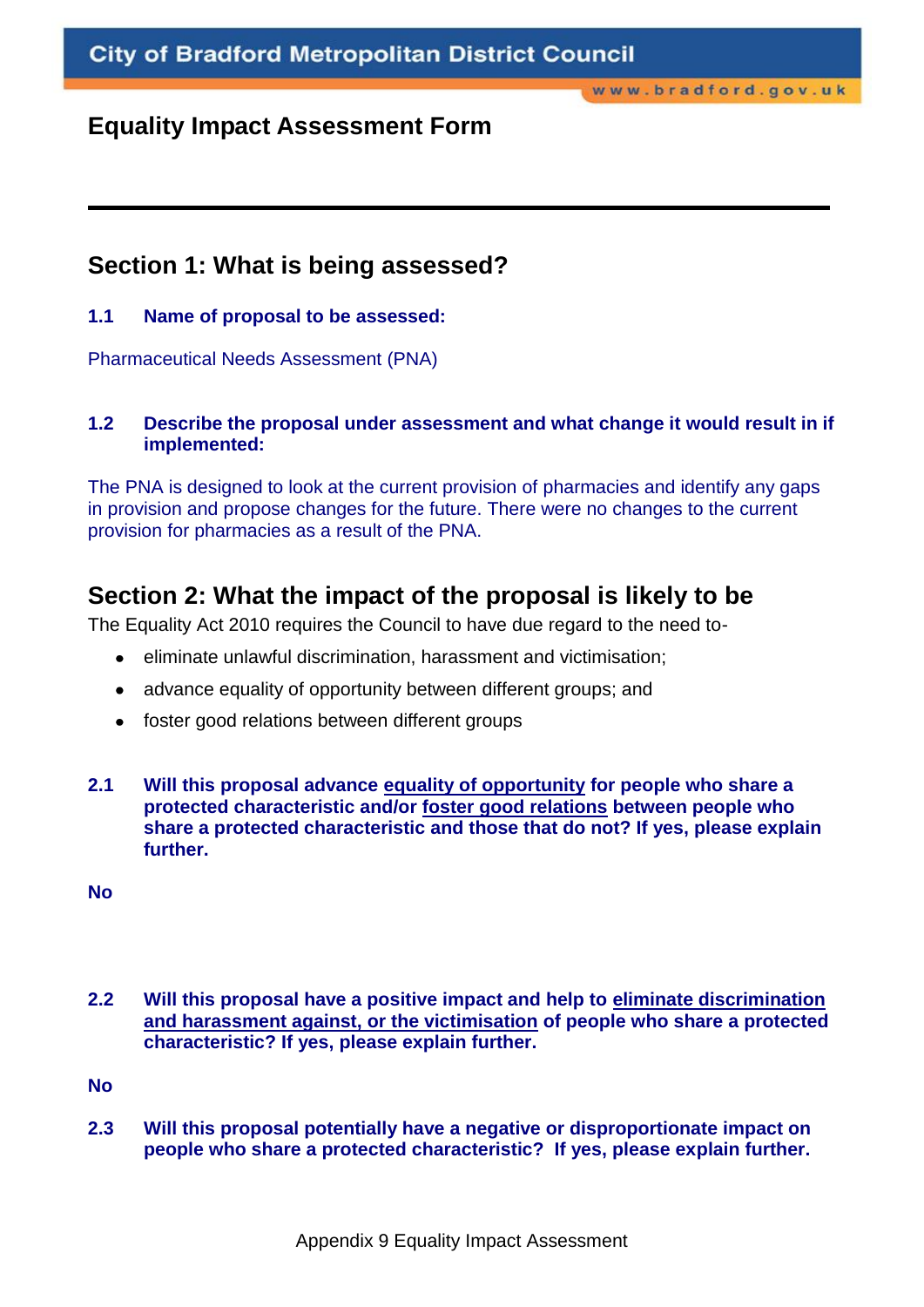### **2.4 Please indicate the level of negative impact on each of the protected characteristics?**

(Please indicate high (H), medium (M), low (L), no effect (N) for each)

| <b>Protected Characteristics:</b> | <b>Impact</b><br>(H, M, L, N) |
|-----------------------------------|-------------------------------|
| Age                               | N                             |
| <b>Disability</b>                 | N                             |
| Gender reassignment               | N                             |
| Race                              | N                             |
| <b>Religion/Belief</b>            | N                             |
| <b>Pregnancy and maternity</b>    | N                             |
| <b>Sexual Orientation</b>         | N                             |
| <b>Sex</b>                        | N                             |
| Marriage and civil partnership    | N                             |
| <b>Additional Consideration:</b>  |                               |
| Low income/low wage               | N                             |

### **2.5 How could the disproportionate negative impacts be mitigated or eliminated?**

There have been no changes made to current provision and therefore there will be no negative impacts, as the Needs assessment highlighted that there was sufficient service provision locally.

# **Section 3: What evidence you have used?**

#### **3.1 What evidence do you hold to back up this assessment?**

Service information has been obtained from a variety of different stakeholders including Community Pharmacy West Yorkshire, all 3 CCGs within Bradford, NHS England (West Yorkshire team) Public Health consultants/ managers/ commissioners. This includes current provision and future commissioning intentions. A scoping exercise was carried out with the above stakeholders for them to contribute to the PNA.

Maps have been produced to show where services are provided across the district.

No